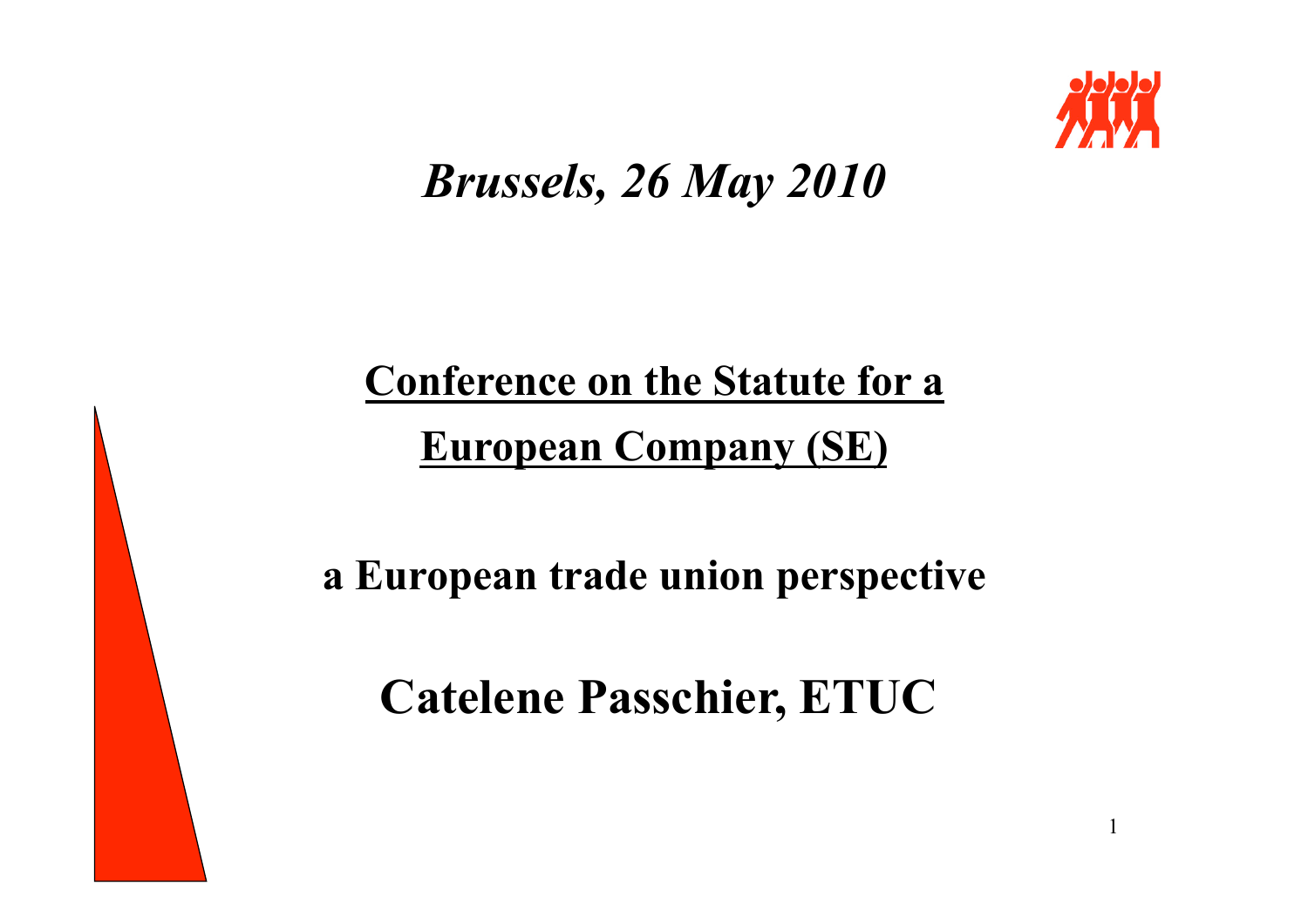# **The EU internal market is a means, not an end in itself**

- Article 3 (3) subpar.3 TFEU: The Union shall work for (..) a highly competitive social market economy, aiming at full employment and social progress"
- "*The type of labour needed by European companies skilled, mobile, committed, responsible, and capable of using technical innovations and of identifying with the objective of increasing competitiveness and quality -- cannot be expected simply to obey the employers' instructions. Workers must be closely and permanently involved in decision-making at all levels of the company*."

(Final report `High-level expert group on workers' involvement` (Davignon group), 1997).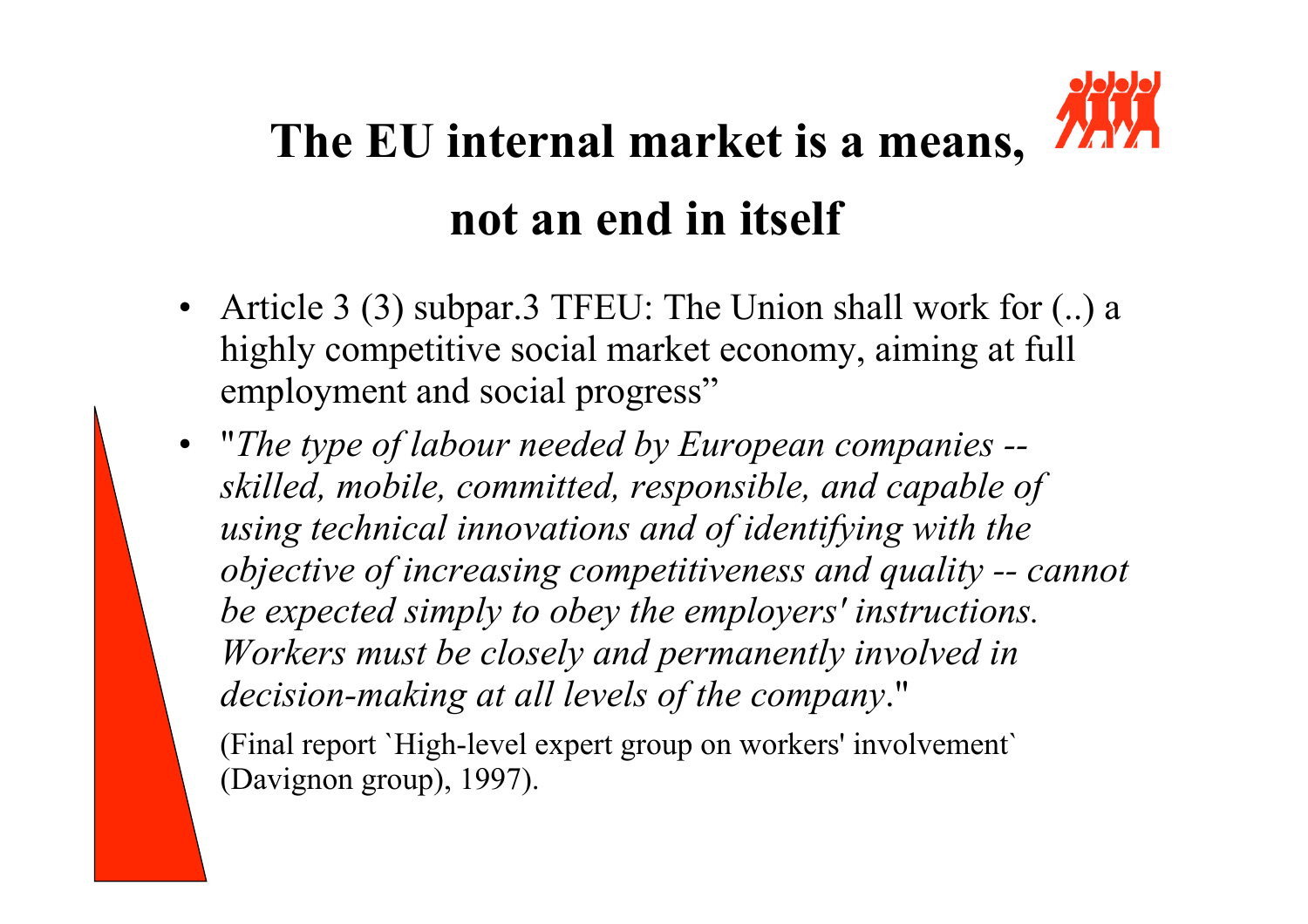

#### **5 reflections on employee involvement and the creation of an SE**

- 1) SE regulation and SE Directive belong together, and cannot be discussed separately, especially not when discussing employee involvement. No re-opening of the SE Directive via the backdoor!
- 2) The economic crisis has learnt us that companies should not only be about shareholders value. Employee involvement helps improving corporate governance and focusing on the sustainability of the enterprise.
- 3) Simple is not always beautiful. The SE is not intended to have a maximum quantity of SE's in Europe, but to develop a model for a **European** company with good governance, taking into account traditions in MS's.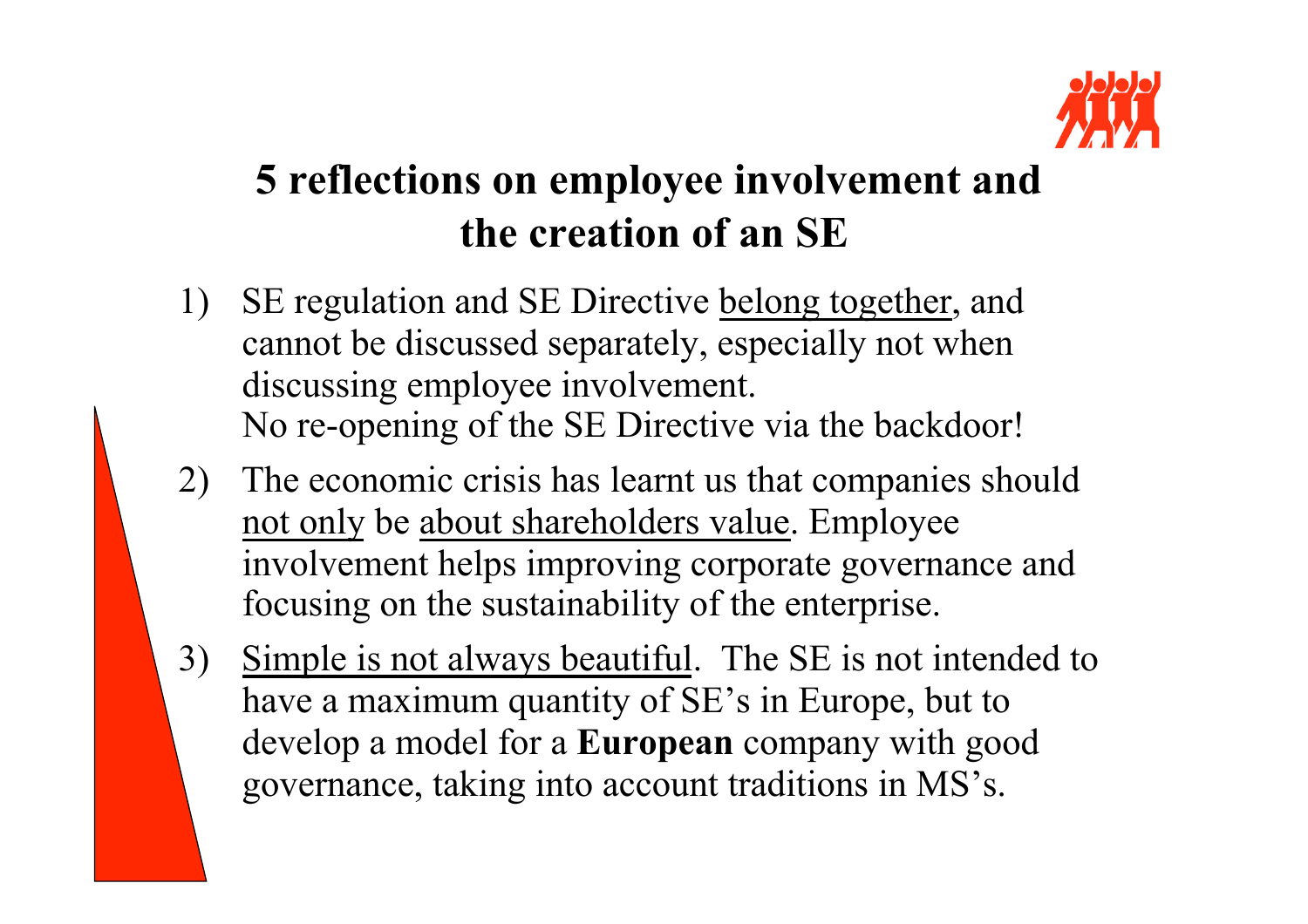

**Internal market development** *versus* **national labour lawcompany law/corporate governance – industrial relations ???** 

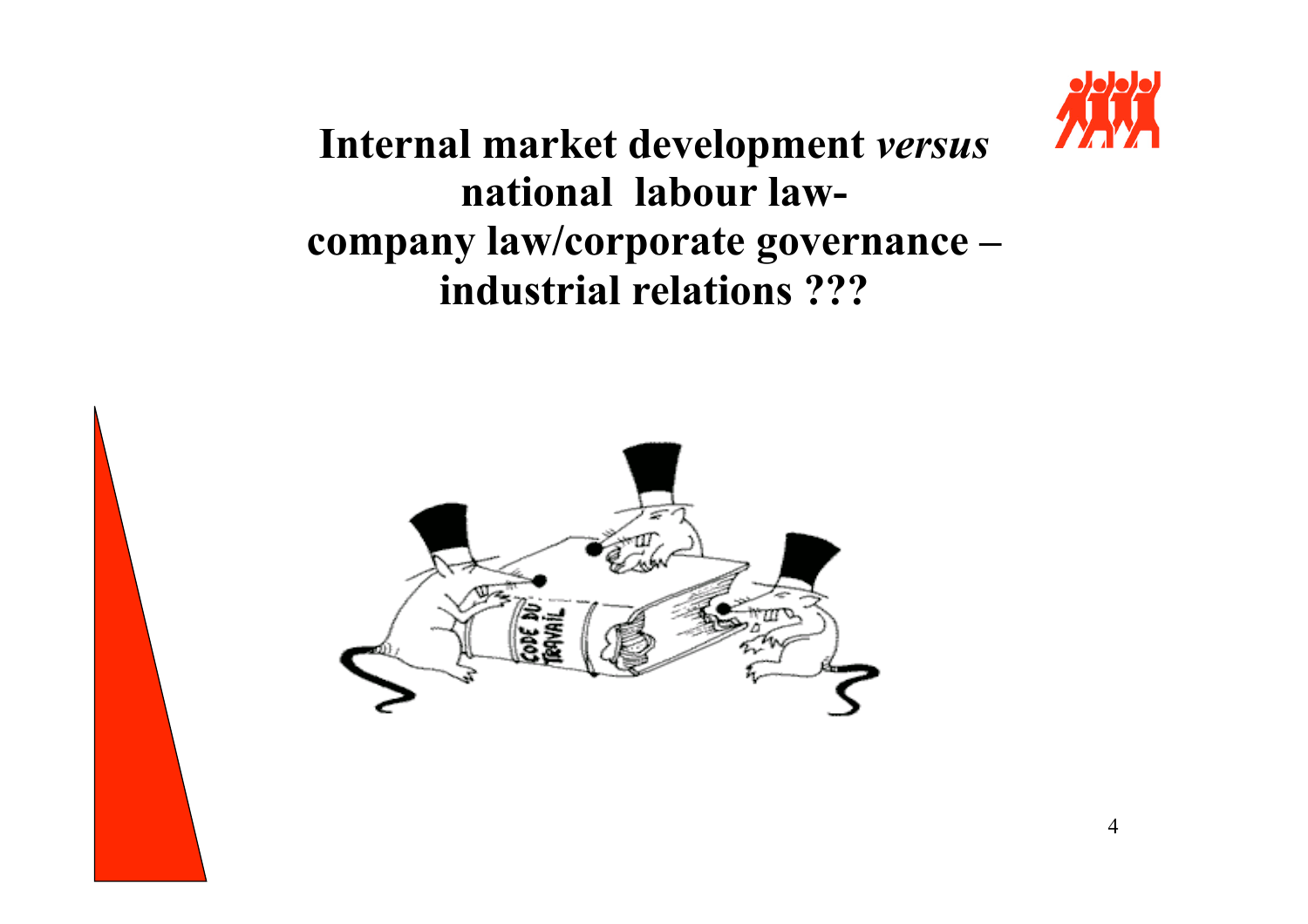

- 4) Prejudice is a bad adviser:
	- employee involvement is not a burden but an asset;
	- where the company had no board level representation before, it does not have to introduce it;
	- negotiations do not delay the process (seldom more than 6 months!!) but provide tailor-made solutions, and create commitment and 'ownership';
	- the real 'complexity' in the EU is diversity of national systems

The report is biased and lacks sound evidence underpinning its conclusions, esp. regarding employee involvement as a key 'negative driver'.

5) The 'flagship' should not become a **pirate**, allowing for 'regime hopping'. Why no research done into big amount of shelf-SE's (esp. in CZ), and law firms selling readymade SE's (for ex. DE)?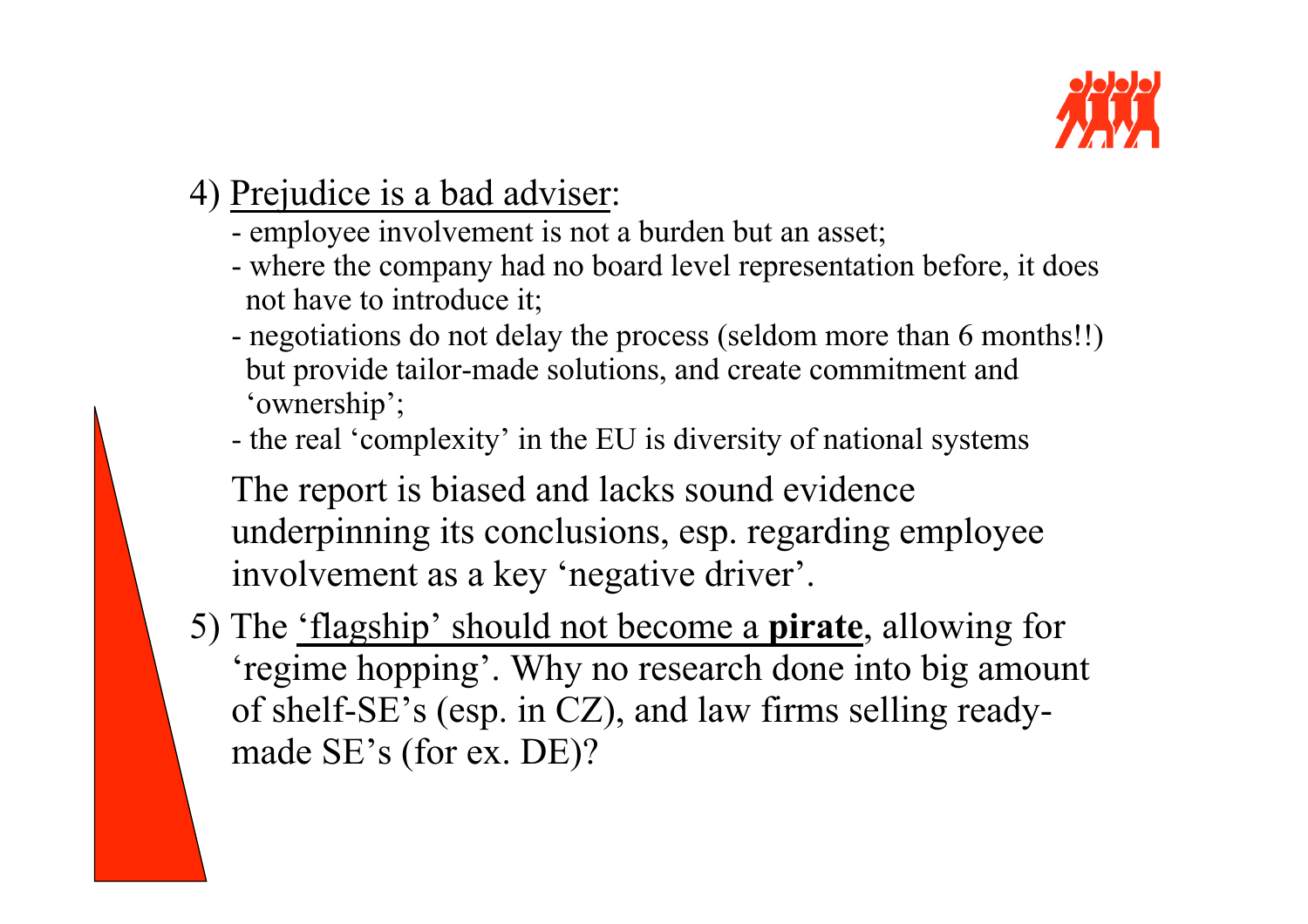

## **Recommendations**

a) Clarify, not simplify !

The Commission must better communicate the purposes and benefits of the SE, showcase 'normal SE's' and their functioning, and address (legal) misconceptions.

b) The very existence of shelf-SE's should be investigated and put into question, instead of allowing them to register without negotiations.

- Activating a shelf-SE should be considered a 'structural change' requiring negotiations on employee involvement.

- A European SE register should be created, and SE's obliged to report such structural changes.

c) Do not allow the SE to separate the registered office and head-office, as this is an incentive for circumventing employee involvement via 'letterbox-companies'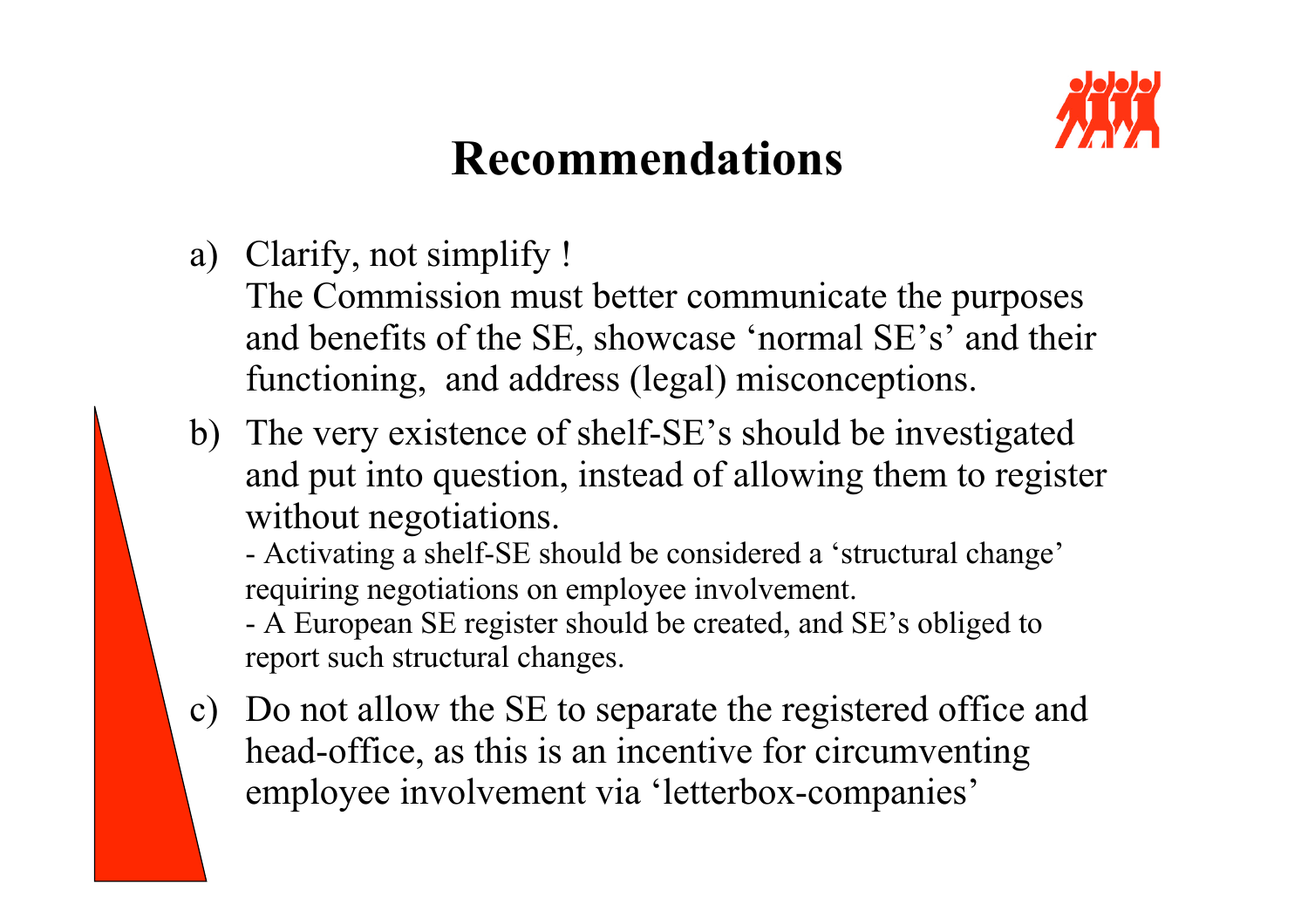

- d) The SE should **not** be aligned with the cross border merger Directive, which has a different purpose, allows for avoiding negotiations on employee involvement and doesn't deal with information and consultation rights.
- e) ETUC prefers a Directive on the cross border transfer of the company seat.
- f) The EP (March 2009, on SPE) called on EU social partners to discuss possibilities to '*streamline, create or reinforce the provisions for employee's participation in the internal market*'

 $>>$ 

a single European minimum standard for workers' involvement throughout European company law ??